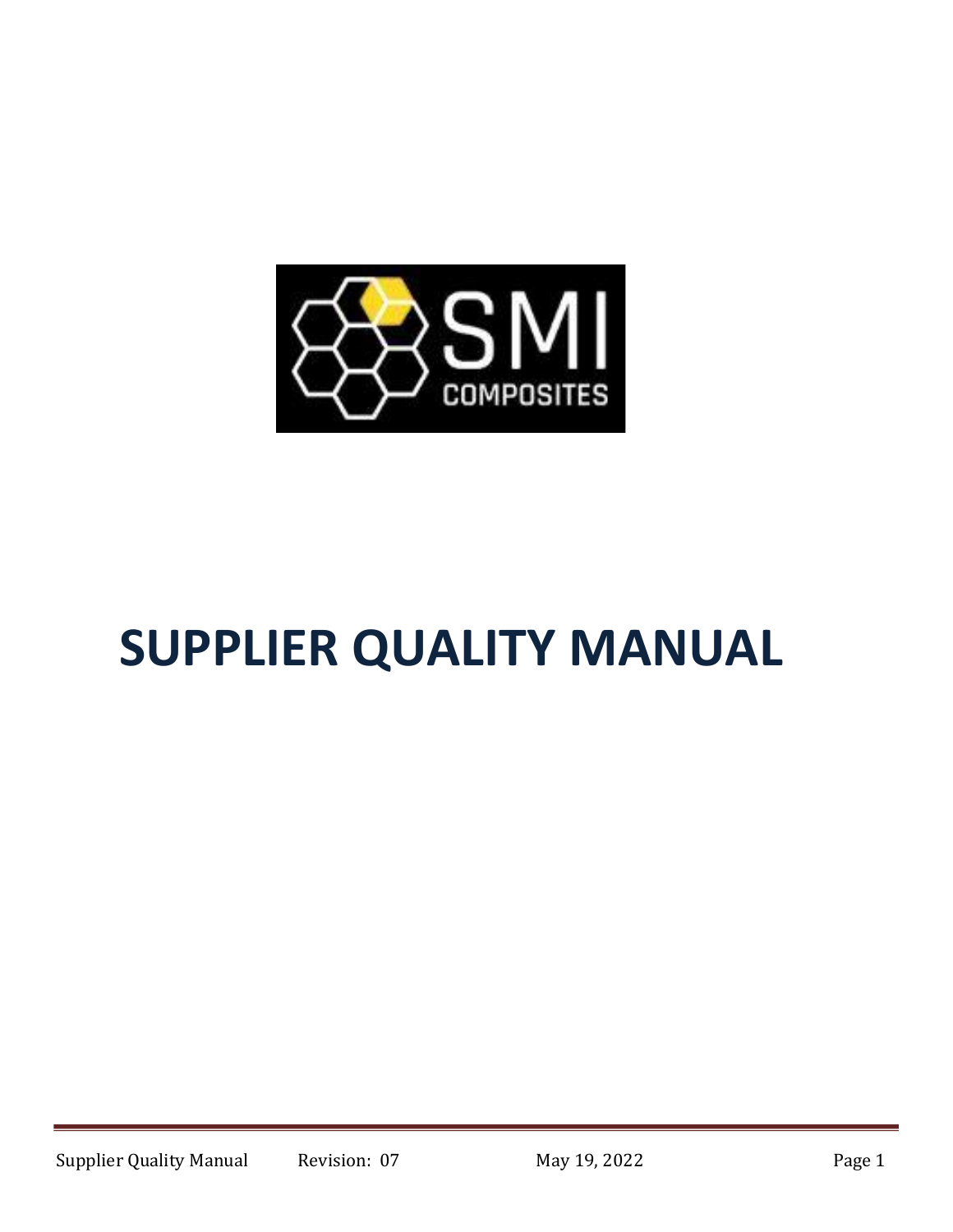### **Supplier Quality Manual Approval Signatures:**

**General Manager of Operations:** 

ROD Cushard *William R Cushard* 

Dated: 5/20/2022

**Quality Assurance Manager:** 

emi 71 flullips **Dennis Phillips** Dated: 5/20/2022

The signatures above are a commitment to the requirements and expectations of each of our suppliers. Our goal is to form a partnership and solid relationship with out supply base here at SMI Composites LLC. We have an open door policy and welcome all inquiries, concerns and solutions to all areas.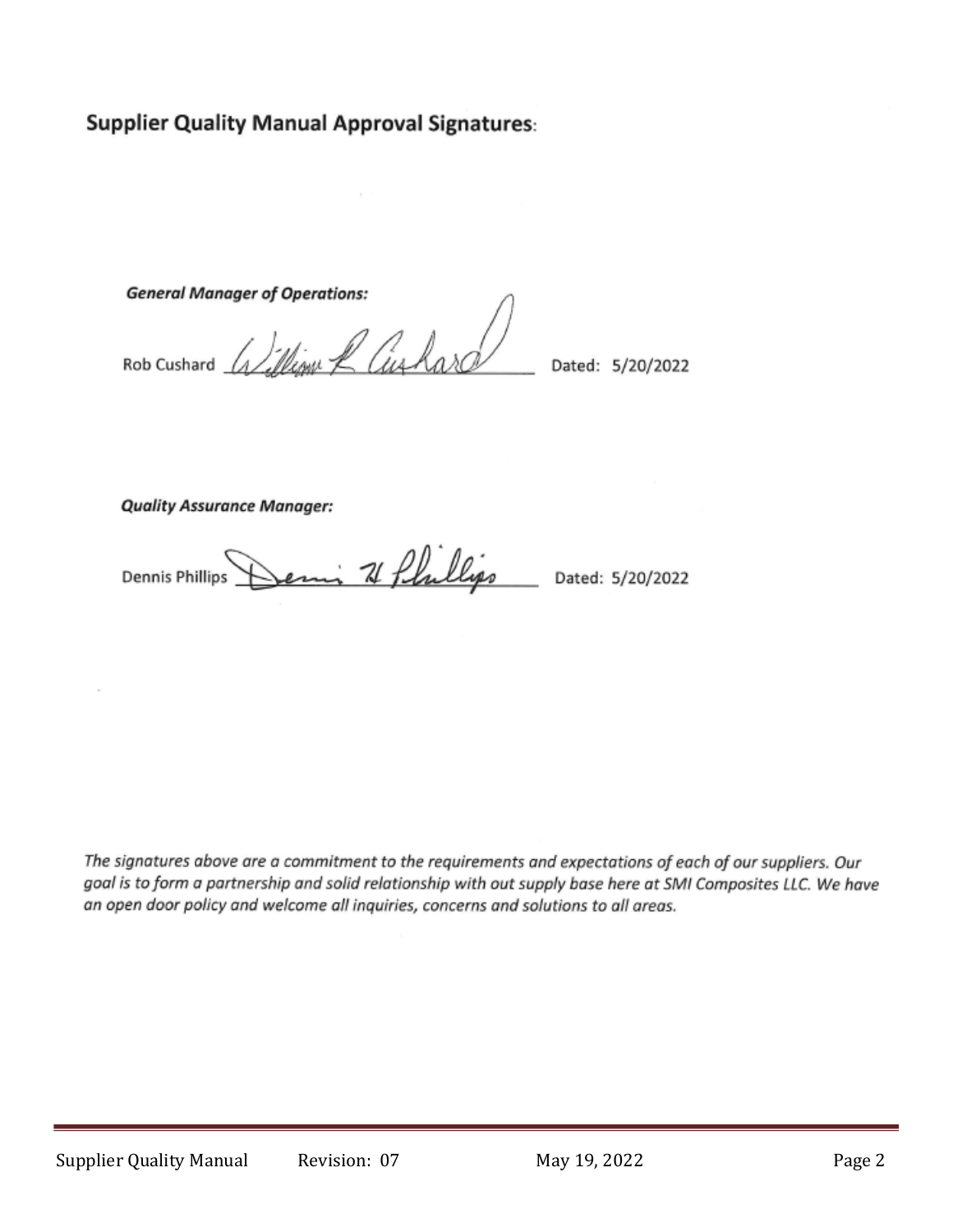## **REVISION AND APPROVAL RECORD**

| <b>Revision</b> | <b>Description</b>                                                                                                                                                                                      | <b>Approved By</b> | <b>Date</b>    |
|-----------------|---------------------------------------------------------------------------------------------------------------------------------------------------------------------------------------------------------|--------------------|----------------|
| Release         | First Issue                                                                                                                                                                                             | Irene Grabowski    | 9-15-2013      |
| Rev. 1          | <b>Quality Policy updated</b>                                                                                                                                                                           | Irene Grabowski    | 2-04-2014      |
| Rev. 2          | Removed the word corporate                                                                                                                                                                              | Irene Grabowski    | 3-28-2014      |
| Rev. 3          | Removed Director of Quality signature line; adjusted format                                                                                                                                             | Alan Benard        | 10-27-2014     |
| Rev. 4          | Removed Operations Manager signature; added General Manager<br>signature; added supplier record retention requirements; clarified<br>contradictory intstructions                                        | Alan Benard        | 4-24-2015      |
| Rev. 5          | Changed all ISO/TS references to IATF; Updated to add new<br>requirements, added additional quality system requirements, audits and<br>audit criteria; Added verbiage throughout; added Quality Policy. | Deena Jeffs        | $2 - 7 - 2018$ |
| Rev. 6          | Changed QM to Dennis Phillips, removed all year references on<br>standards, changed supplier's rating, updated AAR inspection section,<br>added new Quality Policy                                      | Deena Jeffs        | 5-13-2019      |
| Rev. 7          | Updated General Manager of Operations; added definition of<br>Counterfeit Part;                                                                                                                         |                    | 05/19/2022     |
|                 |                                                                                                                                                                                                         |                    |                |
|                 |                                                                                                                                                                                                         |                    |                |
|                 |                                                                                                                                                                                                         |                    |                |
|                 |                                                                                                                                                                                                         |                    |                |
|                 |                                                                                                                                                                                                         |                    |                |
|                 |                                                                                                                                                                                                         |                    |                |
|                 |                                                                                                                                                                                                         |                    |                |
|                 |                                                                                                                                                                                                         |                    |                |
|                 |                                                                                                                                                                                                         |                    |                |
|                 |                                                                                                                                                                                                         |                    |                |
|                 |                                                                                                                                                                                                         |                    |                |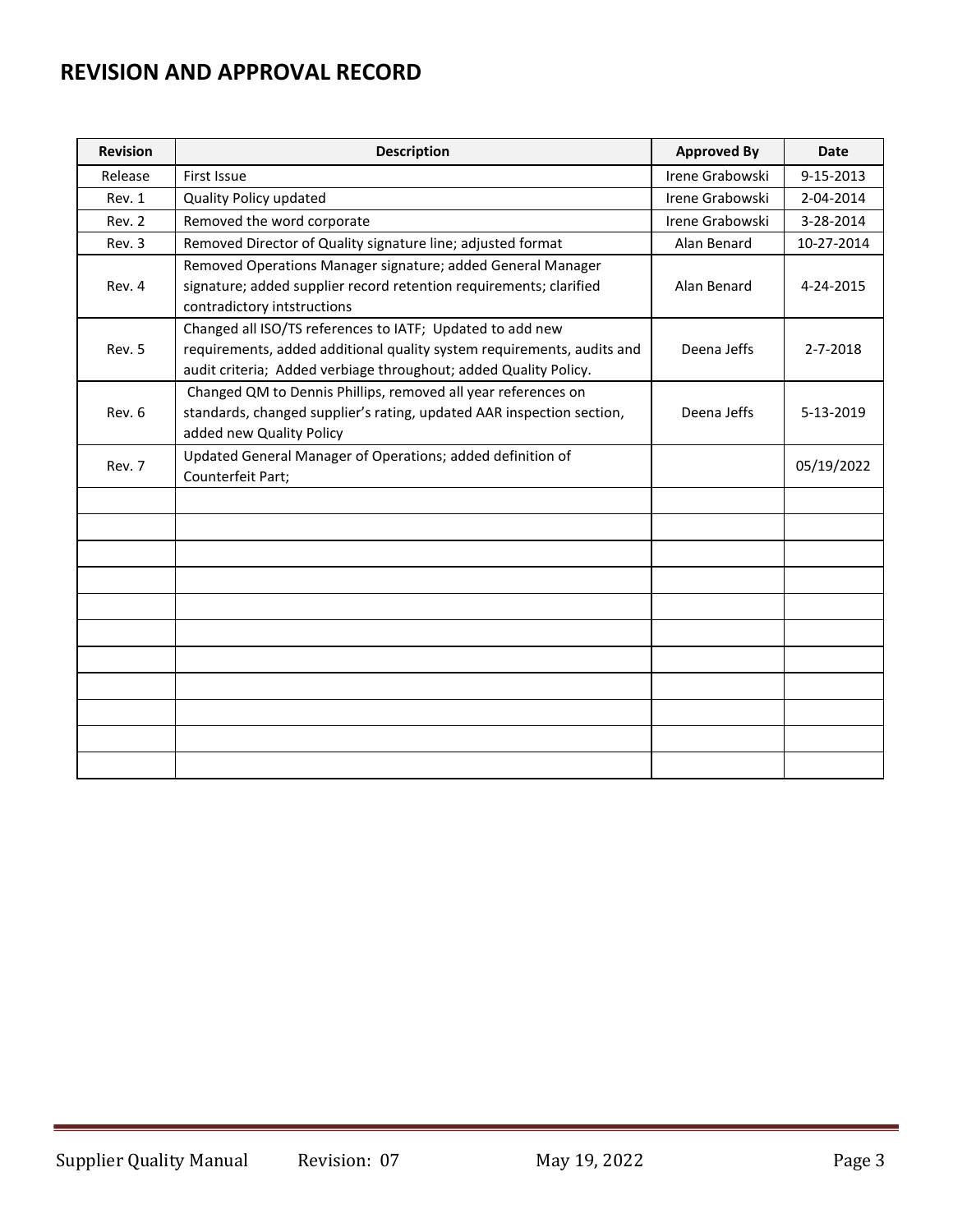# **Table of Contents**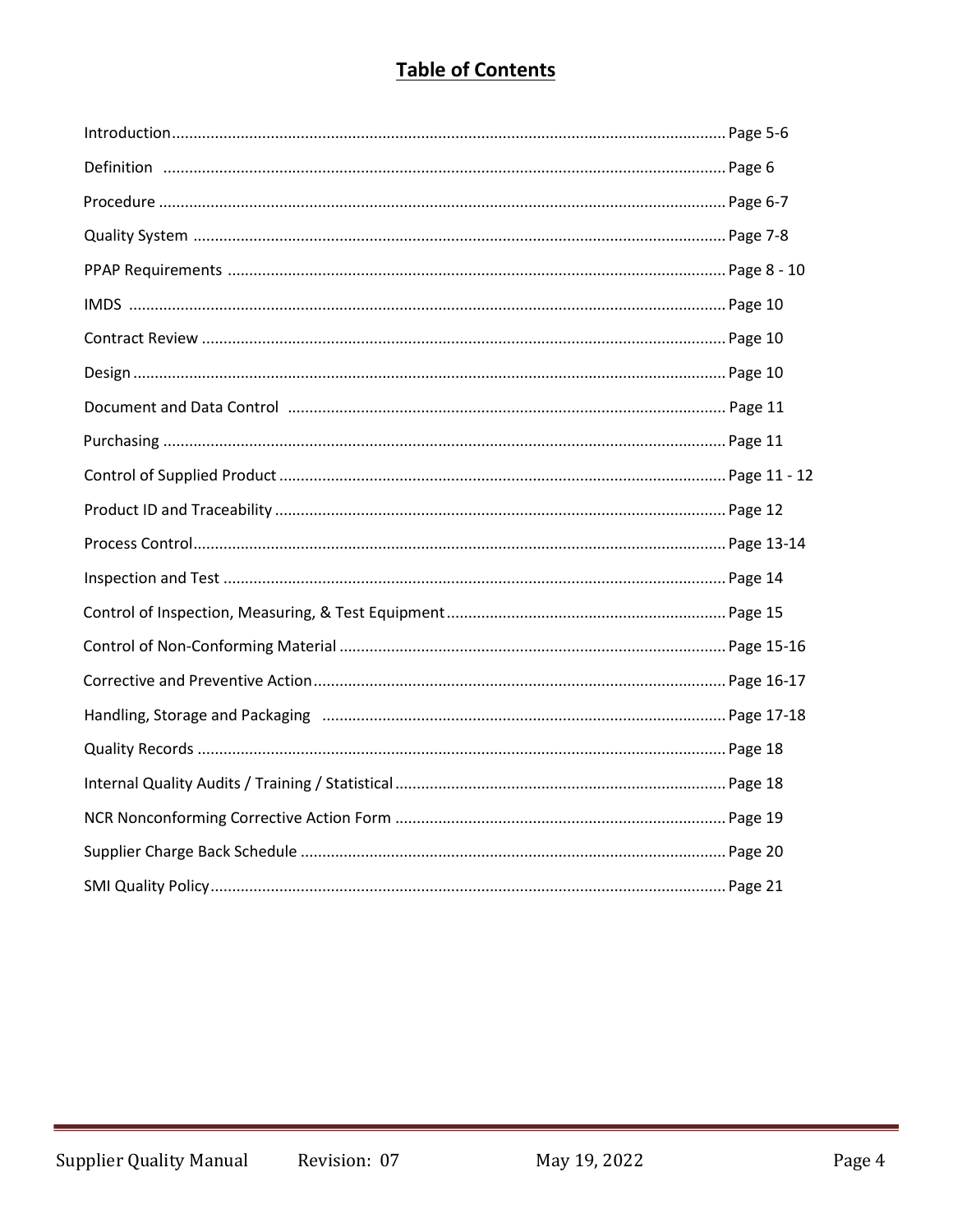#### **INTRODUCTION**

#### **SMI EXPECTATIONS:**

To excel in meeting our customers' expectations, it is imperative to have a solid relationship with our suppliers. The intent of the supplier manual is to eliminate any miscommunication between SMI and our suppliers. Communication is the key to any successful partnership. To assure the highest product quality possible, SMI considers its suppliers as valuable team members.

SMI has the following expectations for their suppliers:

- 1. 100% on time delivery
- 2. 100% Quality Acceptance
- 3. Zero Counterfeit Parts
- 4. A Philosophy of Continual Improvement
- 5. Compliance with all Safety, Government, and Regulatory Requirements.

#### **PURPOSE:**

This manual for our external providers explains the minimum quality requirements. It is a supplement providing SMI specific requirements, which suppliers shall follow. This supplement, along with the ISO 9001, IATF 16949 and AS 9100 standards include both supplier and SMI responsibilities. This manual does not replace individual agreements or specifications, but are the minimum requirements upon which other requirements and expectations are built. Material supplied to SMI shall be produced, controlled, inspected and tested according to the requirements set forth in these documents and other applicable specifications. The official business language for all documents referenced in this quality standard shall be English. Other languages may be used with prior SMI approval.

#### **QUALITY POLICY:**

SMI Composites Quality Policy is included in this Manual and it is our wish that our suppliers share the same principles as we have committed to.

#### **SCOPE:**

This document applies to all suppliers of SMI Composites, LLC that supply product for production purposes. A electronic copy of this manual is given to the supplier and accompanied by an SMI Supplier Information Evaluation Questionaire. It is expected that the supplier understands and utilizes this manual. All other copies can be obtained from our website at: www.smicomposites.com It is the responsibility of the supplier to check periodically for any changes that may have occurred. Any questions can be directed to the quality department at SMI.

SMI, utilizes the Automotive Industry Action Group (AIAG) format for quality systems, quality planning and statistical methodologies. Suppliers are expected to establish goals aimed at becoming fully compliant to IATF16949, and or ISO 9001 at a minimum. This manual has been written to be in alignment with the AIAG reference manuals.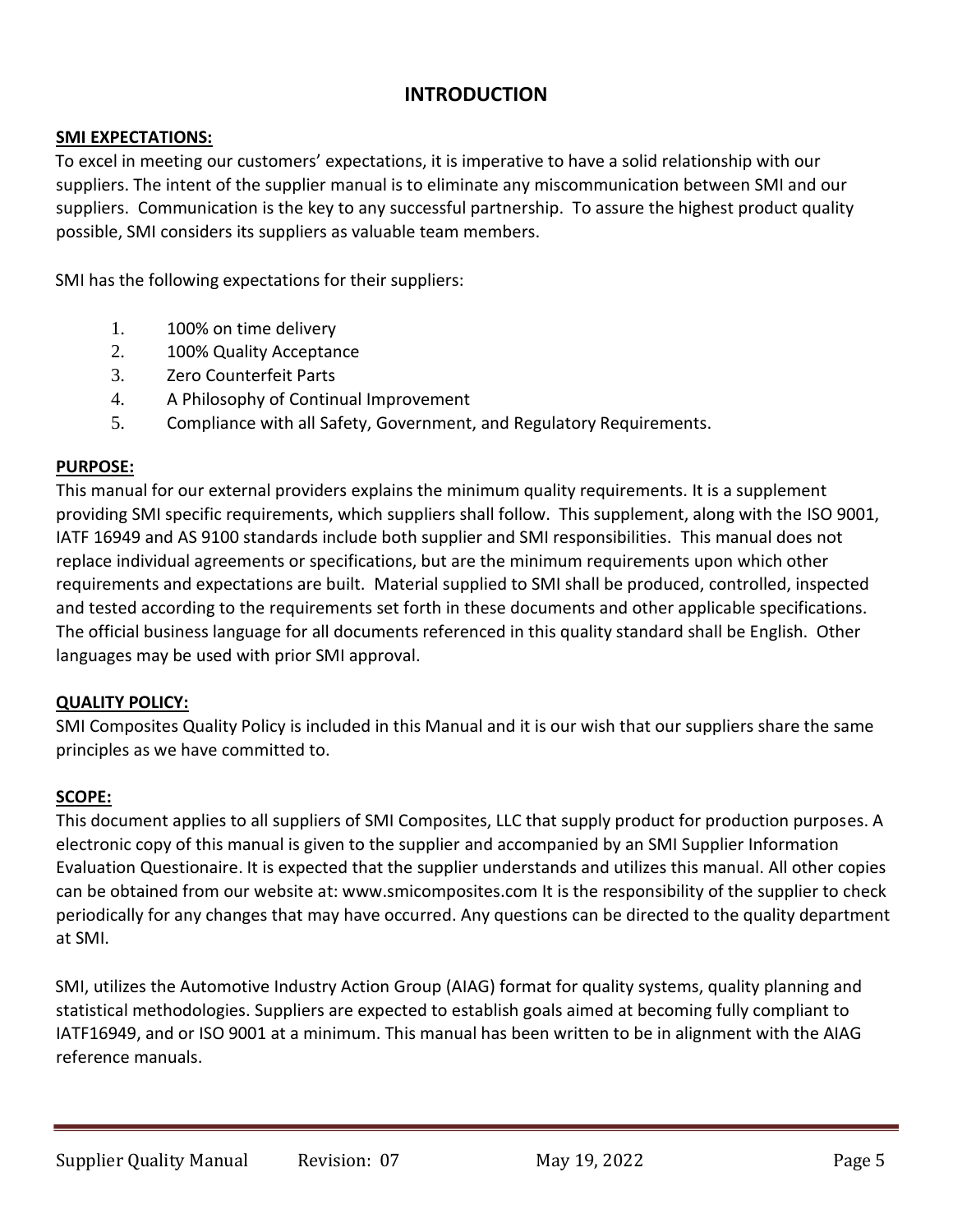#### **DEFINITIONS:**

Customer: SMI Composites LLC

Supplier: External provider to SMI – the type and extent of control applied to the supplier and the purchased product/service shall be dependent upon the effect of the purchased product/service on subsequent product realization of the final SMI product.

Counterfeit Part: An unauthorized copy, imitation, substitute, or modified part, which is knowingly misrepresented as a specified genuine part of the manufacturer.

Publications from the Automotive Industry Action Group, (AIAG), referenced in this manual and used as a guide to establish the requirements for Suppliers.

- 1. Advanced Product Quality Planning and Control Plan (APQP)
- 2. Potential Failure Mode and Effects Analysis (FMEA)
- 3. Measurement Systems Analysis (MSA)
- 4. Production Part Approval Process (PPAP)
- 5. Quality System Requirements: IATF 16949/ISO9001
- 6. Statistical Process Control (SPC)

#### **PROCEDURE:**

#### Management Responsibility

Suppliers will have methods in place to measure customer satisfaction. These measurements should be used in identifying the need for corrective and preventive actions, as well as continual improvement. SMI will employ Supplier ratings as a method of measuring satisfaction.

The Supplier's rating is comprised of the following areas:

- 1. Quality 50%
- 2. Delivery 50%

The minimum score to achieve is 70%, maximum is 100%. Suppliers that achieve the 100% rating will be considered first for new business. For scores that are below 70% the Supplier is required to submit a formal corrective action and an onsite supplier evaluation may be conducted.

Suppliers are to identify a primary contact for both normal and emergency communications with SMI, for all shifts. Suppliers are to notify SMI of changes in product and/or process, changes of suppliers, changes of manufacturing facility location and where required, obtain approval.

If a specific manufacturing or supporting process is applied (e.g. heat treatment, welding, plating, coating, injection molding, etc.) the supplier has to meet the requirements of the corresponding AIAG CQI Standard.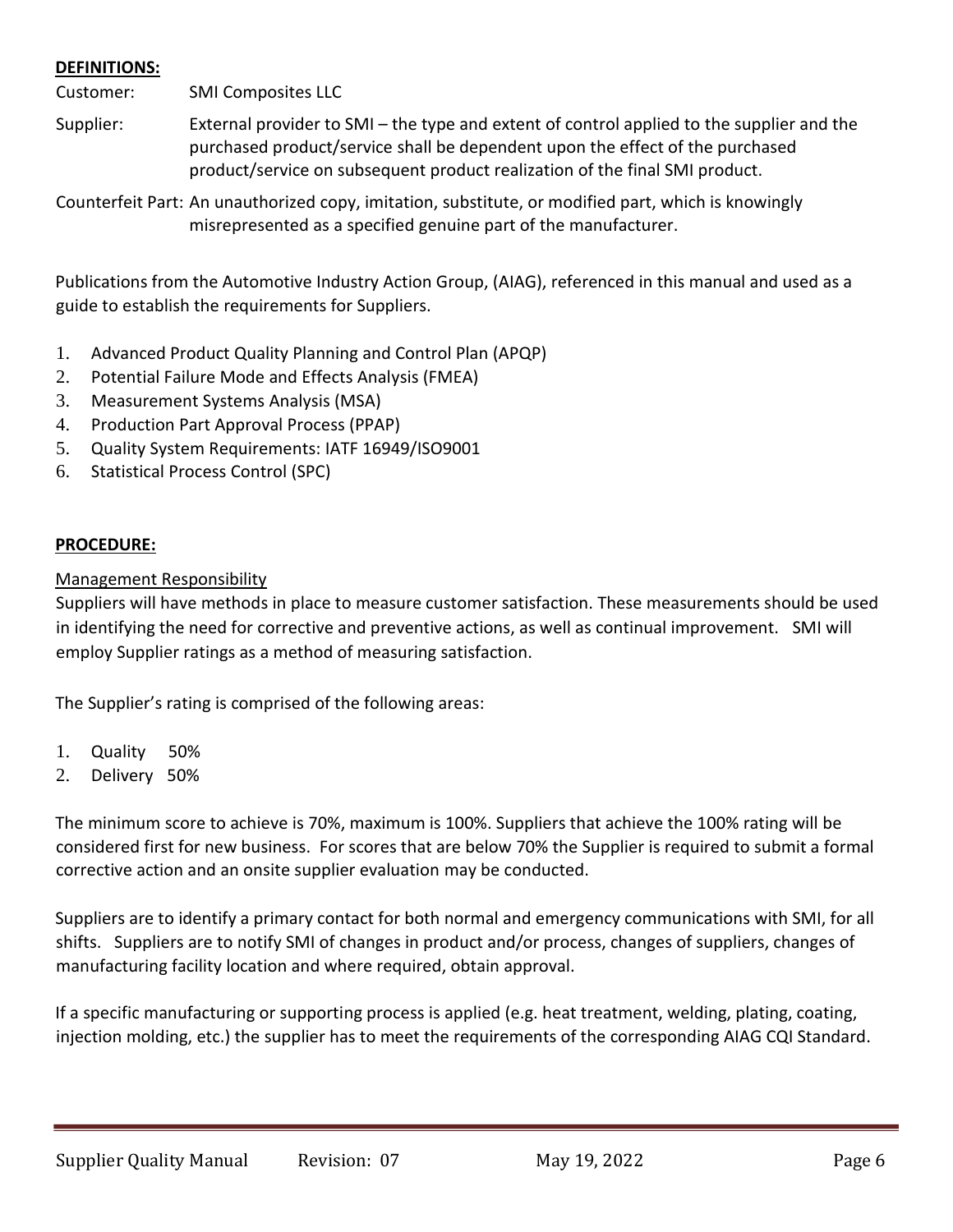The following information is to be sent to SMI.

- 3. Company Name
- 4. Company Address
- 5. Contact Name
- 6. Contact Phone and Fax Numbers
- 7. Contact E-mail Address
- 8. EDI / ASN capability

SMI will then send the same information to the supplier.

#### **SUPPLIER SELECTION PROCESS: - (Reference PUR-001)**

All suppliers of raw materials used in the production of customer product must be at a minimum ISO9001, preferably IATF16949 compliant. Suppliers who are not third-party certified may be approved under special circumstances as determined by SMI Composites/Mayco Management on a case by case basis. A Quality Audit or supplier evaluation will be conducted by the SMI Quality and Purchasing departments to assure compliance.

It is the Supplier's responsibility to ensure that all regulatory documentation such as MSDS, IMDS etc. is provided to SMI as required. It is the Supplier's responsibility to ensure that all "due dates", requests for quote, PPAP submissions, corrective actions, preventative actions etc. are met.

The supplier shall adhere to referenced OEM Customer requirements as communicated per SMI documentation. Please refer to: <http://www.iaob.org/> for an outline of OEM Customer requirements. The supplier shall adhere to all statutory and regulatory requirements in the country of receipt, the country of shipment and the customer identified country of destination if provided. The supplier in turn, shall cascade all SMI's and applicable OEM requirements to their suppliers.

#### **QUALITY SYSTEM:**

Suppliers should develop and implement a documented quality management system to control processes and insure quality. Suppliers to SMI must meet one of the following minimum quality system requirements:

- Third party registration to ISO 9001 by an accredited third party certification body, unless otherwise specified by the customer
- Certification to ISO 9001 with compliance to other customer defined Quality Management System requirements, such as MAQMSR (Minimum Automotive Quality Management System Requirements) through  $2^{nd}$  party audit.
- Certification to ISO 9001 with compliance to IATF 16949 through  $2<sup>nd</sup>$  party audits.
- Certification to IATF 16949 through third party audits.

Under special circumstances a supplier, established by SMI, certification or certain specified elements of ISO 9001, IATF 16949 or AS 9100 may be waived.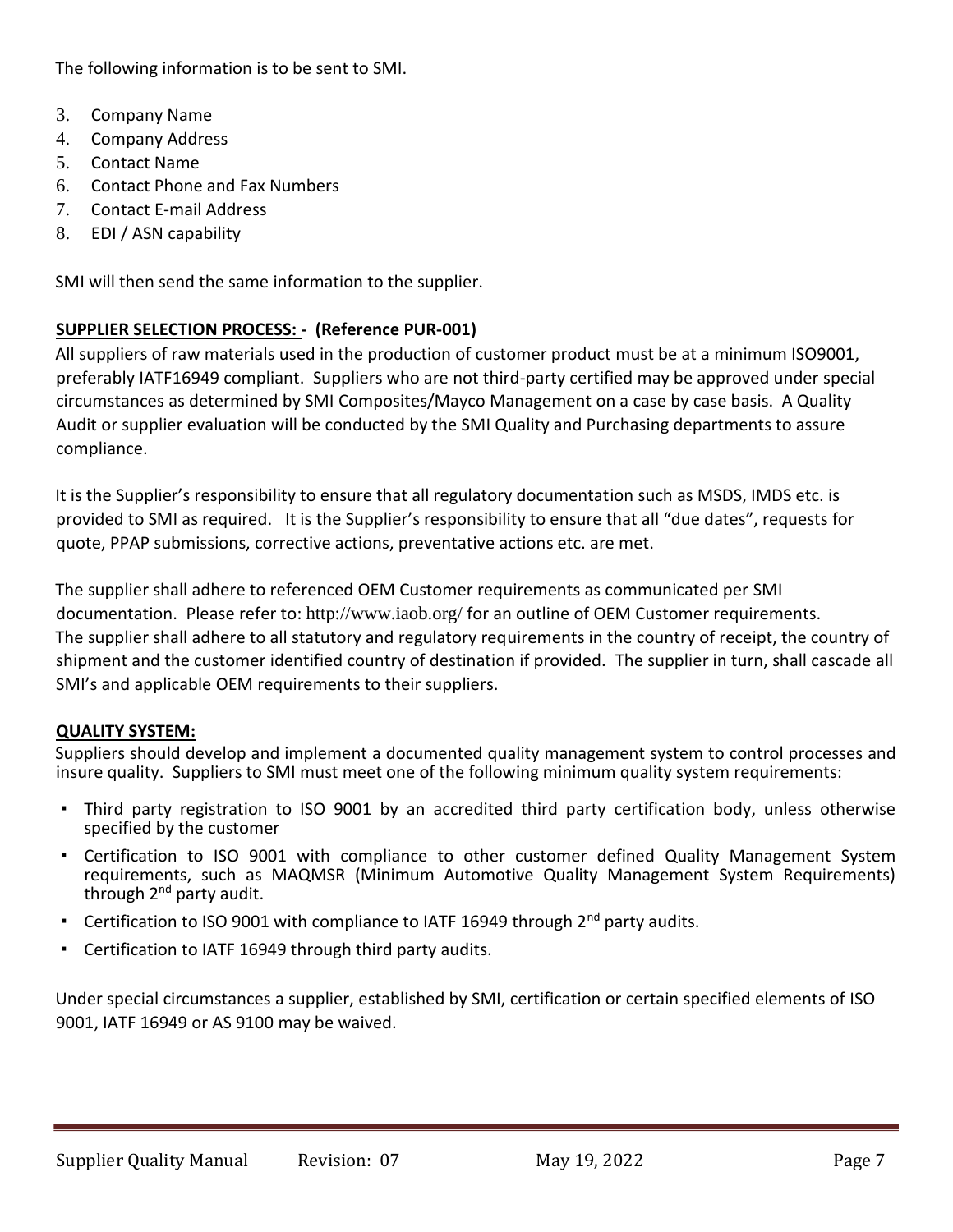Suppliers must allow for system audits by SMI and its customers for any of the following reasons.

- 1. The Supplier is being considered for new or additional business.
- 2. The Supplier scored low on the quarterly supplier performance data.
- 3. The Supplier failed to submit acceptable PPAP or corrective action reports.
- 4. When the quality of supplied product does not meet the PPAP, Drawing, Math Data requirements and / or shows evidence of deterioration.
- 5. To assist the Suppliers in improving performance as needed or requested.

#### **AUDITS/SUPPLIER ASSESSMENTS:**

Conditions which could warrant  $2^{nd}$  party audits include the following as a minimum:

- Supplier Risk Assessment
- **Supplier Monitoring (Quality/Delivery performance)**
- Supplier QMS Development
- Product Audits
- Engineering changes
- Process changes
- Plant location changes (e.g. Tool transfer) which also requiresa new PA and PDR and PPAP submission

#### **AUDIT CRITERIA:**

The criteria for these audits focus on certification, performance, product and process changes (Reference PUR-002). However, other criteria may be utilized. SMI shall determine the appropriate criteria and communicate this information to the supplier's Quality/Sales Department.

#### **PPAP REQUIREMENTS (Production Part Approval Process)**

Suppliers are to submit a PPAP package in accordance with the AIAG Production Part Approval Process Manual, 4th edition. Level three is the default submission for PPAP. Any other Level submission PPAP's such as Level 1, 2, 4 or 5, must be approved by SMI prior to the supplier submitting. All approvals must be in writing to be valid, and be from the Director of Quality at SMI.

The total PPAP package including sample parts and related documents, for example; IMDS, Material Certifications, Test Reports etc, are to be submitted in English or be accompanied by complete translations. The PPAP package is to be labeled with "PPAP Enclosed – Please forward to the Quality Department".

The label must include the following:

- Part Number
- Part Name or Program Name
- Purchase Order Number
- Date of Submission
- PPAP Parts Included Yes or No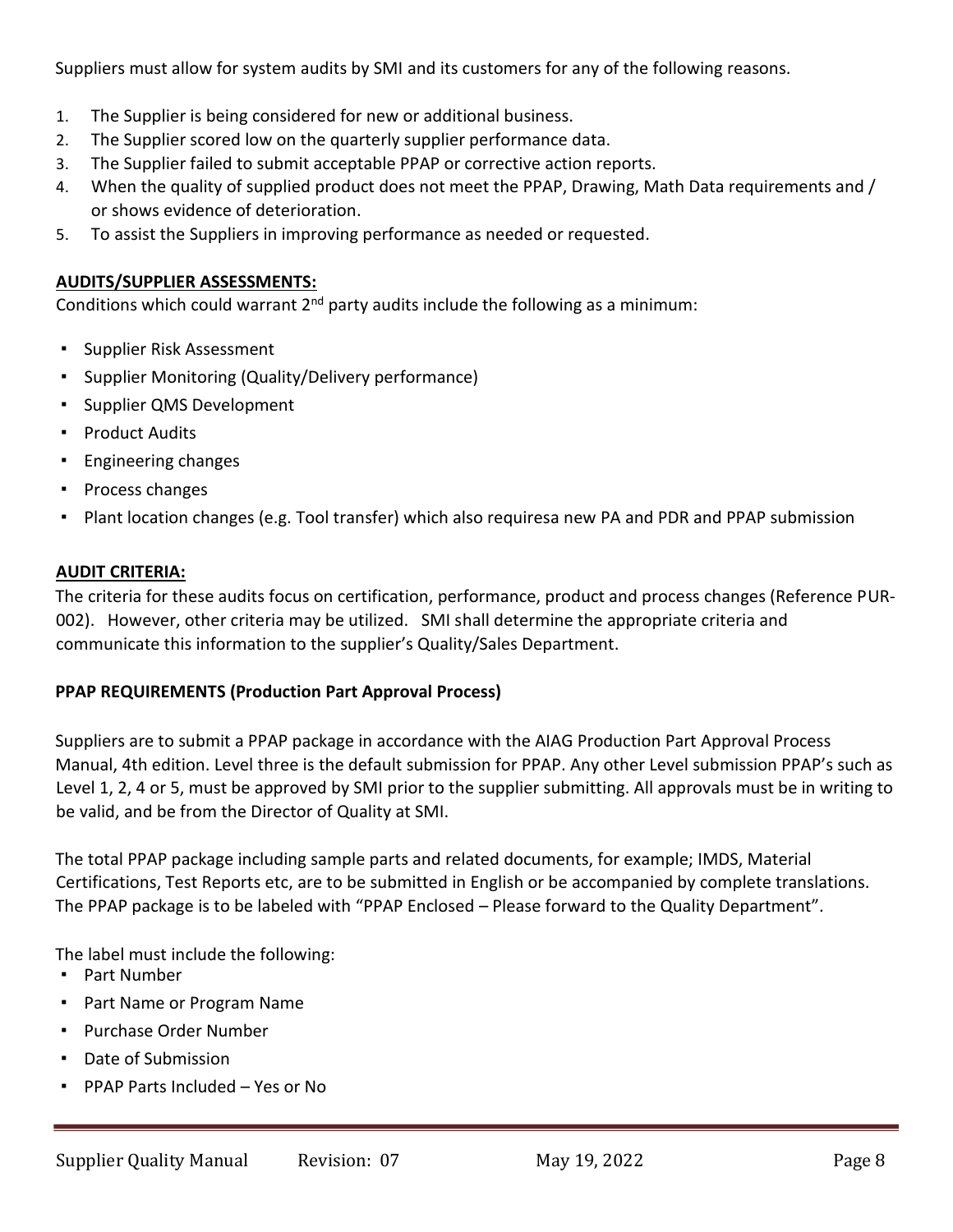In preparation for the PPAP submission, the Supplier must develop the following process control tools in accordance with the AIAG manuals and are to be used as a guideline to improve the process.

- A Process Flow Chart of the process used to produce product.
- A PFMEA Process Failure Mode and Effects Analysis
- A Control Plan

The PPAP must include six (6) sample parts per cavity, each tool, with full dimensional layout. Any change on quantity must be approved by the Director of Quality at SMI, and be in writing to be valid.

Dimensional reports need to be correlated with a "Ballooned Drawing" as appropriate and all the dimensions on the drawing, including title block and notes. Data should be in summary form showing out of tolerance readings.

Process Capability studies and analysis of data is to be performed on key or critical characteristics, as determined by SMI. If no key or critical characteristics are determined, then it is the responsibility of the supplier to pick or designate them, based on previous history, and submit those to SMI for approval. CP, CPK and PpK values are to be calculated and submitted with the PPAP. A minimum of thirty piece studies are to be submitted, from a 300 piece production intent run.

No PPAP that deviates from the established requirements can be submitted without prior written approval for deviation from SMI, with the necessary associated documentation. Once the approval is obtained for deviation, the supplier will include the written approval from the Director of Quality at SMI, in their submission package.

The PPAP may be rejected, approved or given an interim approval by the SMI Quality Assurance Manager.

Suppliers must also clearly identify each box, each shipment for product that is not yet fully PPAP approved. Suppliers must first obtain an interim approval or deviation to do so, and can only ship per these documents, until expiration of the deviation or interim or full PPAP approval is achieved. A new submission of the total or partial PPAP package will be required if the original submission is rejected. SMI must submit a full explanation with the reason for the rejection and include the new requirements to the supplier.

A PPAP warrant that is marked "Interim Approval" is sent to the supplier along with an explanation of what is required to gain "Full Approval" and the date that the "Interim Approval" expires.

On the date that the "Interim Approval" expires, the status of the PPAP reverts to "Rejected", unless an extension has been granted or the warrant has been signed granting full approval. At the time of expiration, the supplier can no longer ship product and must obtain an extension from SMI to ship.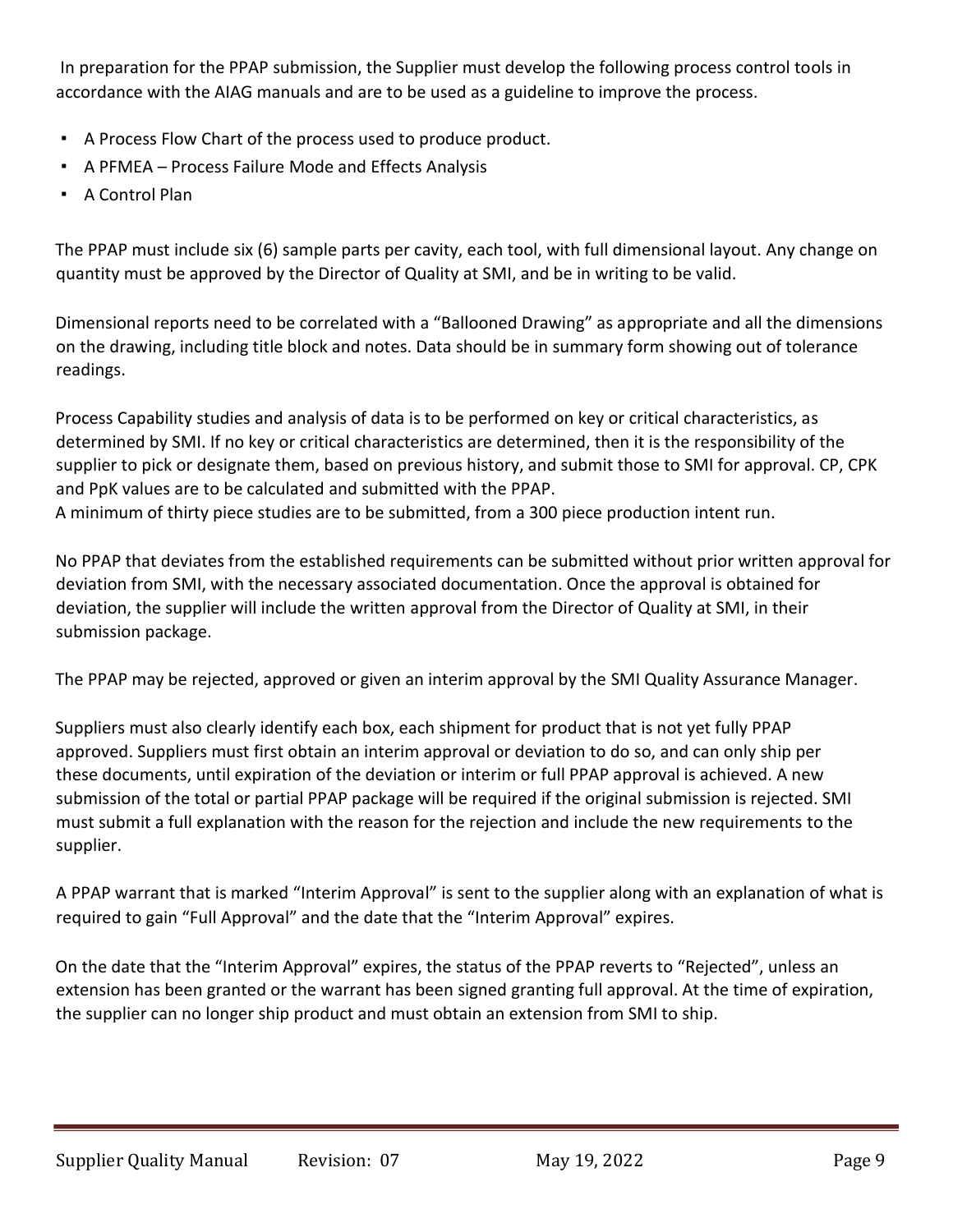Labs used for testing for PPAP submission must be certified as follows:

- If the supplier utilizes its own internal lab for testing the supplier must be ISO/IATF16949 registered. The testing performed must be covered under the lab scope.
- If the supplier utilizes a third party lab, the lab must be ISO/IEC 17025 certified. The testing performed by the lab must be covered under the lab's scope of accreditation.
- If there are other specific requirements for the testing facility, the supplier will be informed.
- All certification testing must have been completed within one calendar year of the PPAP submission.
- All certifications must include a copy of the required results, detailed test data and a statement of compliance.
- The person who performed the test or inspection must sign and date all reports.
- All deviations, exceptions, extensions, etc. must be approved in writing, by the QE assigned to the affected project.

#### **INTERNATIONAL MATERIAL DATA SYSTEM - IMDS :**

It is a requirement of each supplier to submit to SMI their IMDS information for each component.

This is to be completed prior to submission of the level three PPAP to SMI. The IMDS number that is used must be included on the PSW from the supplier. The SMI IMDS number is XXX. It is the Suppliers responsibility to keep current their IMDS for system upgrades and for component changes. If a supplier fails to complete their IMDS, the submission package will be rejected. Should a supplier require assistance with IMDS they should inquire with the Quality Department in writing.

#### **CONTRACT REVIEW :**

Suppliers must maintain records of contracts in accordance with the requirements of the business operating system requirements manual or written agreements with SMI.

#### **DESIGN CONTROL:**

All designs for tooling used to produce product for SMI, must be shared with SMI, if requested by SMI.

#### **DOCUMENT AND DATA CONTROL:**

All documents including prints, drawings, manuals, specifications, functional parts received from SMI etc, are the property of SMI and must be returned to SMI upon request or at the end of the contract to do business. When SMI issues revised prints, specifications or manuals, the obsolete copies must be marked obsolete, destroyed, or returned to the proper SMI contact.

#### **PURCHASING:**

Suppliers to SMI are fully responsible for all aspects of controlling the quality and delivery of product and/or services from sub-suppliers/subcontractors.

Suppliers are responsible for flow-down to their external providers of all SMI and customer requirements. Supplier must ensure that all persons, including providers, are aware of their contribution to product or service conformity, product safety, and the importance of ethical behavior.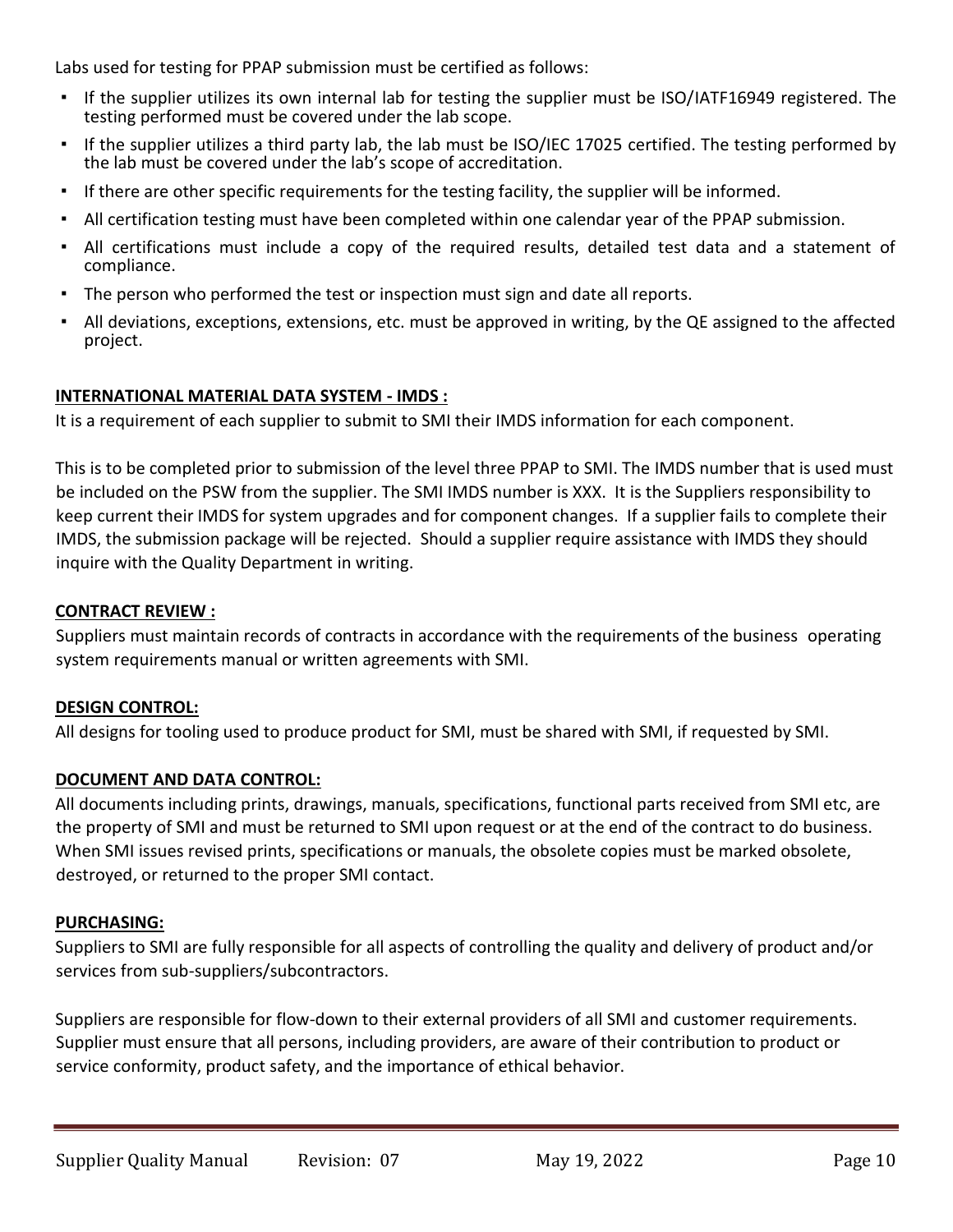Suppliers must upon request, from SMI, provide PPAP submissions for material, certificates of compliances or services from sub-suppliers/subcontractors.

Suppliers will ensure that all certificates and other required documentation is available for product and or services from sub-suppliers/subcontractors.

Suppliers must grant right of access to SMI, SMI customers, regulatory authorities to the applicable areas of your facilities and to applicable documented information, at any level of the supply chain. Suppliers upon request will arrange for a SMI representative to visit sub-suppliers/subcontractors.

SMI suppliers will maintain their supply-base in the same manner as they are requested to from their customers, and per the requirements set-forth in ISO9001 and IATF16949. On occasion, the Supplier must use SMI customer-designated or approved external providers, including process sources [e.g., special processes].

When a sub-supplier/subcontractor is used without certification, it is the Supplier's responsibility to manage that sub-supplier/subcontractor accordingly, and if necessary, to start the de-sourcing process to find a supplier that does comply. This should start six months from the time of award of business.

#### **CONTROL OF SUPPLIED PRODUCT:**

Suppliers will store and maintain all products supplied from SMI, in a manner that will prevent damage or loss. Any supplied product that is damaged, lost or otherwise unusable must be documented and reported to SMI in a timely manner.

Tools, equipment and returnable packaging owned by SMI must be permanently marked so that the ownership of each item is visually apparent. Tools and equipment as provided and owned by SMI cannot be used for any other customer, without prior written approval from SMI.

Reusable packaging owned by SMI must be handled and stored in a manner that will prevent damage or loss. It is the responsibility of the supplier to maintain records of inventory of the reusable packaging. Prior to use, it is the suppliers responsibility to inspect, clean and repair or replace all reusable/returnable packaging to ensure that the packaging will protect product during storage and during transit.

#### **PRODUCT IDENTIFICATION AND TRACEABILITY:**

Suppliers will ensure that all products are identified according to print and/or purchase order requirements and specifications.

Unless otherwise specified by SMI, Suppliers will utilize an effective system, such as unique lot numbers and date stamps, to maintain lot traceability of raw and/or finished material.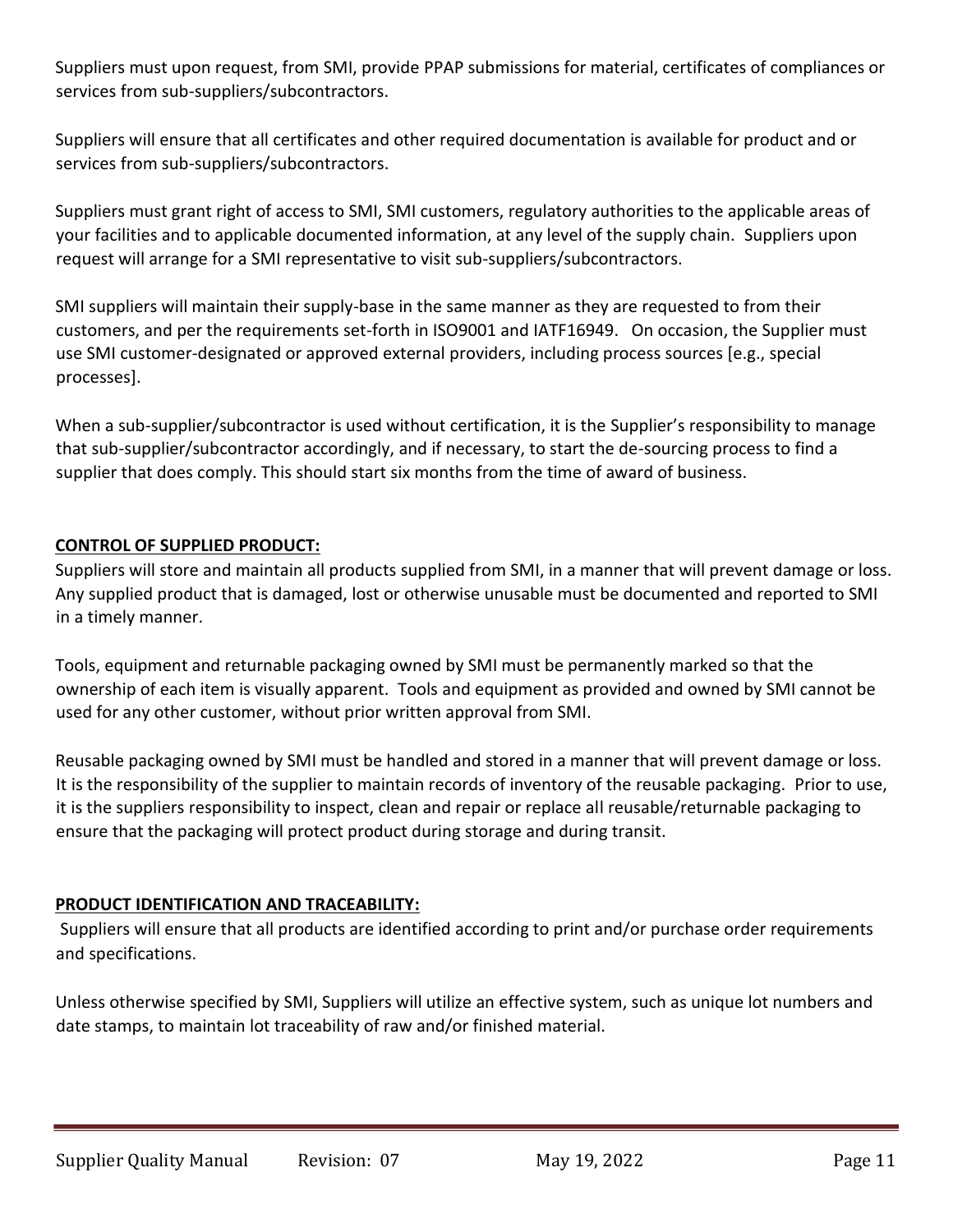Whenever possible, material received by SMI must have the outside of each carton marked with the following and have two (4" x 6 ") Barcode label with the following information:

- Part Number / Revision Level
- Part Name
- Quantity
- Purchase Order Number
- Date of Manufacture
- Lot Number
- Supplier Name
- Supplier's Number

Any failure to properly label product, will result in a rejection of the material. A charge back will be issued to re-label the material or a disposition of it.

SMI may request material prior to formal approval for evaluation purposes. Material shipped prior to PPAP approval must have the outside of each carton marked as follows "Sample Parts" and have the appropriate documentation with the sample parts.

- This does not apply to items which have interim approval.
- Matching barcode labels and "Sample Parts" labels shall be on adjoining sides of each carton.
- "Sample Parts" are to be on Orange Barcode stock, unless otherwise noted.

#### **PROCESS CONTROL :**

Suppliers must identify and plan production, installation and servicing processes that directly affect the quality of product supplied to SMI. Suppliers must ensure that these processes are carried out under controlled conditions.

Suppliers will have documented procedures for process monitoring, as well as detailed operator instructions for all employees having responsibilities for operation of processes. The supplier must notify SMI of changes to processes, products, or services, including changes of any external providers or location of manufacture, and obtain SMI's approval.

All instructions should be accessible at the workstation, including receiving and shipping. The instructions should be derived from the PFMEA (Process Failure Mode Effects Analysis) and Control Plan.

Where key characteristics (control dimensions) are identified on the print, SMI requires that the Supplier monitor the process capability on an on-going basis. Each of these items must be identified on the Control Plan. For all control dimensions, SPC data showing capability must be submitted with the PPAP package.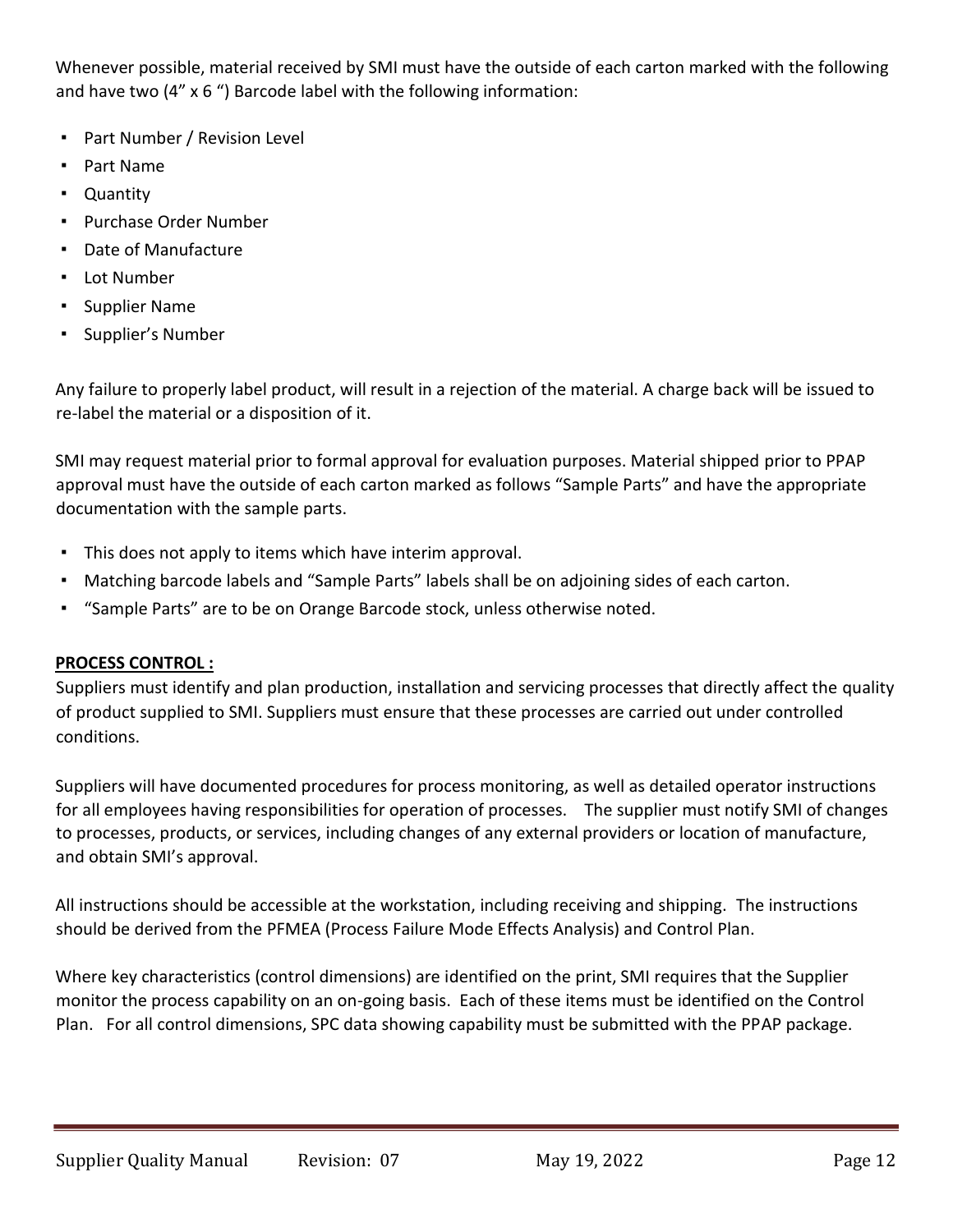Capability studies require a check of 100 pieces taken from 300 piece run. The process must achieve a CpK of 1.67 or higher. Gage R&R studies must be submitted with the PPAP package for all gages. SMI may require submission of SPC data on a regularly scheduled basis.

Suppliers must maintain records of all process changes and the effective dates.

A new PPAP must be submitted and approved by SMI, prior to implementing any process or material changes. Suppliers must notify SMI of a process or material change and submit a new PPAP.

For Suppliers manufacturing parts designated by the customer as "Appearance Items", the following requirements must be met:

- Appropriate lighting for evaluation. SMI may specify the lighting requirements for the inspection of product.
- Masters for color, grain, gloss, metallic, brilliance, texture, distinctness of image (DOI) as appropriate. All masters must be signed and dated by an SMI representative or customer.
- Color checks or match must be conducted in an approved lighting source, must be calibrated and those making decisions affecting appearance must be trained.
- Boundary samples exhibiting the maximum allowable defect, (max limit samples) may be provided by SMI. All boundary samples must be approved and dated by SMI. In addition to, the supplier may initiate boundary samples and may use those samples with SMI's approval.
- Maintenance and control of appearance masters and evaluation equipment must be maintained.

#### **INSPECTION AND TESTING:**

Suppliers are to establish and maintain documented procedures for inspection and testing activities to insure that the specified requirements for the product are met. The control plan may satisfy this requirement.

Supplier must have a documented process for the prevention of the use of counterfeit parts.

Product should not be moved to subsequent processes or shipped until all inspections and tests have been successfully completed and the results documented, unless positive recall procedures are utilized.

The quality plan (control plan) should include inspection of incoming product at all stages. This includes subsupplier/subcontractor processes for example: sending product out for paint and then re-inspecting product upon re-entry into the plant.

All inspection and test records will be maintained, stored, and available for review by SMI for a period of time prescribed for retention of records in the Quality Records section of this manual.

The Supplier's test and inspection laboratory should be operated and maintained in accordance with ISO17025 and have the laboratories scope available for review.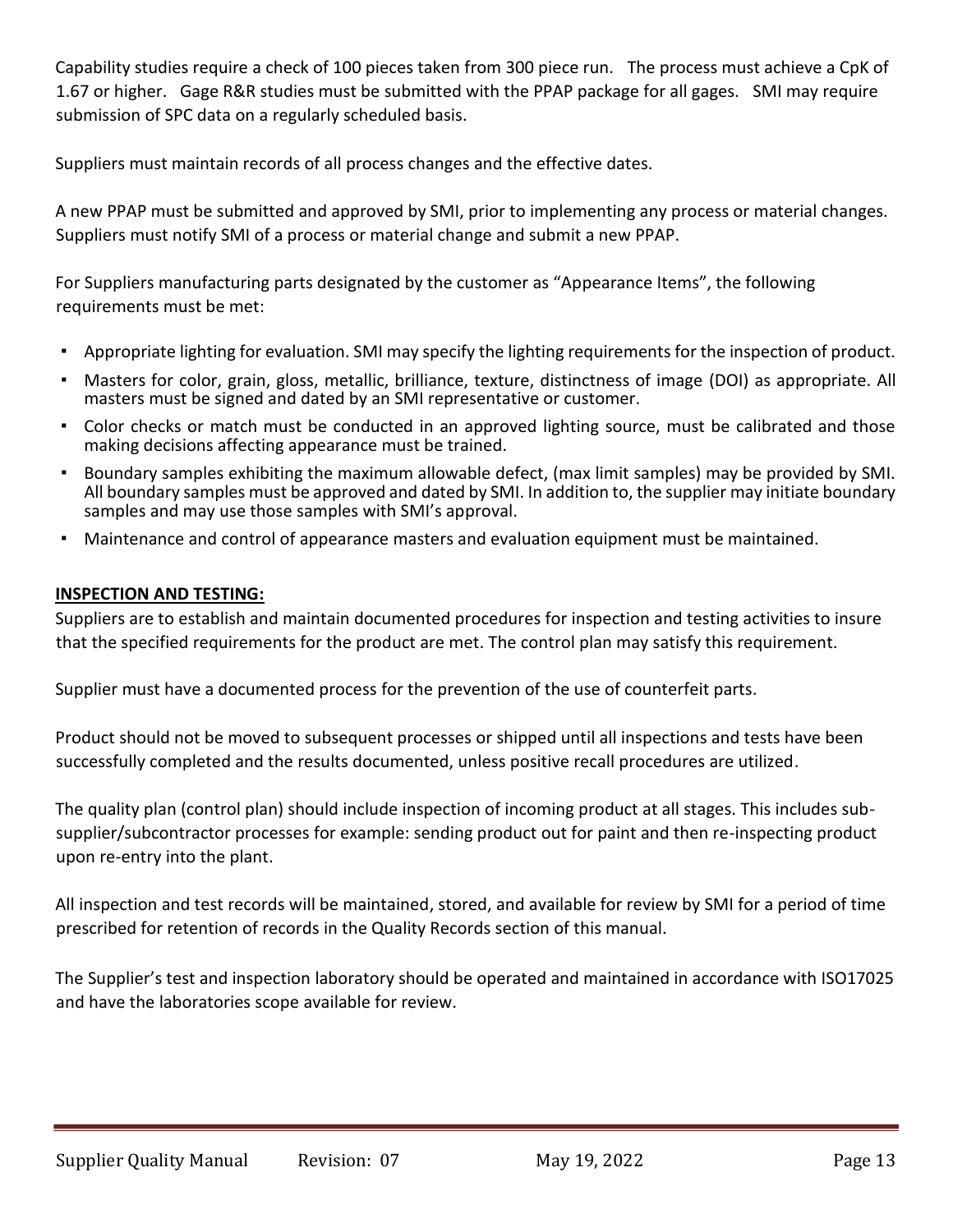#### **INSPECTION AND TEST STATUS:**

All Products of SMI must be tagged or labeled showing inspection and or test status throughout the process.

Supplier may be required to provide test specimens for design approval, inspection/verification, investigation, or auditing.

When required by SMI, additional verification/identification and or certification requirements are met for product.

#### **CONTROL OF INSPECTION, MEASURING AND TEST EQUIPMENT:**

Suppliers of SMI, must maintain calibration records for all inspection and test equipment used to make pass/fail decisions on products manufactured for SMI.

All calibrations must be current and all test or inspection equipment tagged or labeled showing current calibration status.

All masters and boundary samples must be controlled and included in the document and data control system.

#### **CONTROL OF NON-CONFORMING:**

Suppliers must request a deviation prior to shipping any product that does not meet all specified requirements, or that was produced outside the process approved by the PPAP. This should only be used in the rare instance where there is data to show that the product is usable by SMI. Shipment is authorized after SMI does an evaluation and has notified and received approval from customers to SMI. An approval signature from the SMI Quality Assurance Manager on the requested deviation authorizes shipment.

All rework and/or repair which is not part of the normal process (process approved as part of PPAP) must be authorized, in writing by SMI Quality Assurance Manager prior to shipment of product.

Suppliers must contact SMI immediately of non-conforming processes, products, or services and obtain approval for its disposition.

When defective material is detected at SMI, an DMR (Defective Material Report) is completed and sent to, via fax or email to the Supplier detailing the nature of the problem, the part number and quantity of parts involved. The supplier is to document the reason for the nonconformance and the corrective action on a proper 8D/5Why form and return it to the SMI Quality Assurance Manager.

The Supplier is required to respond within 24 hours of the DMR (Defective Material Report) date, the initial response to the problem, concern or issue. Root Cause analysis must be completed in a timely manner usually within two weeks and include permanent corrective actions. An associated "5 Why" or "Fishbone Diagram" should be included to show how the root cause was identified.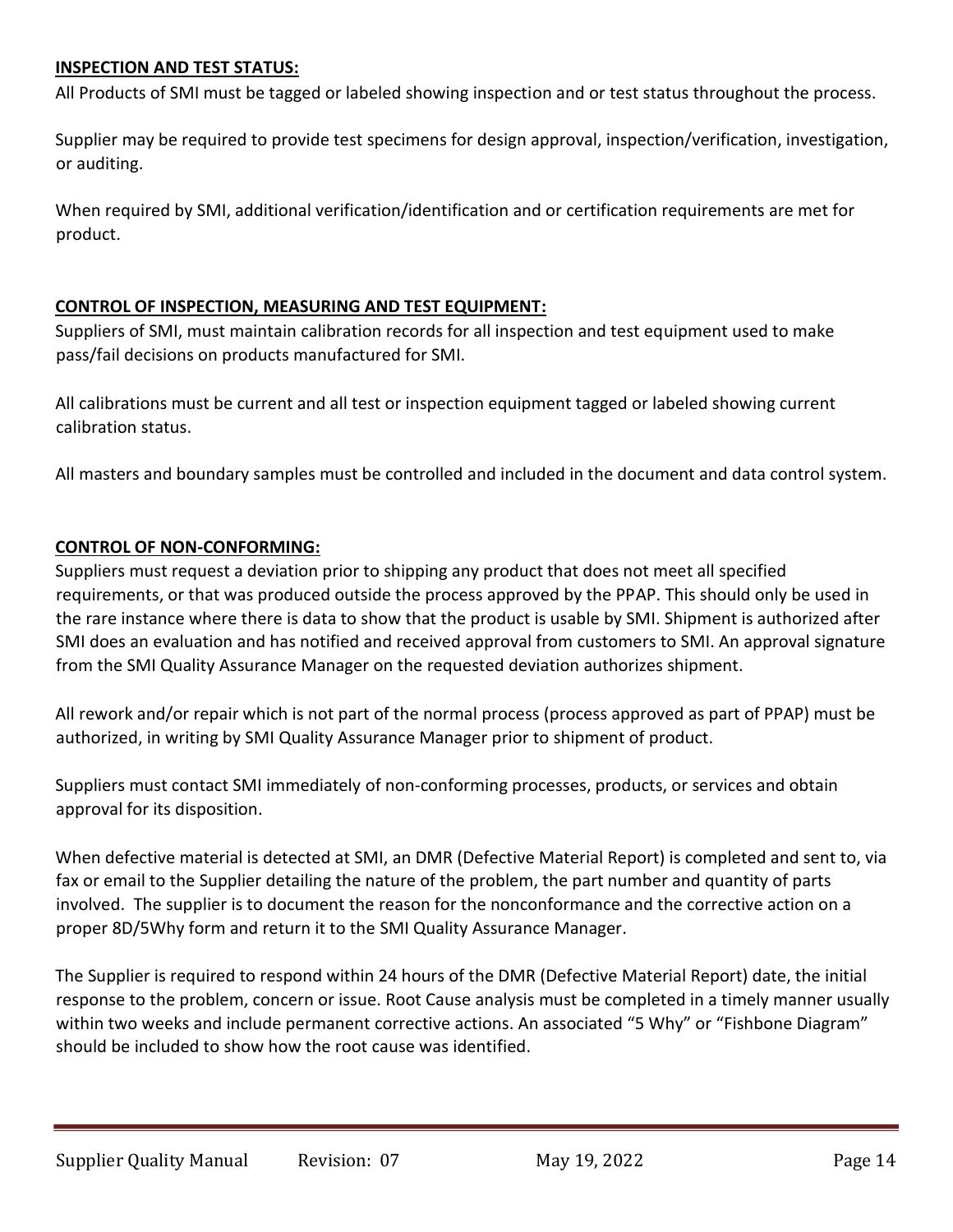The Supplier's performance rating for the current period will be negatively impacted by each DMR issued.

Upon notification that nonconforming product has been detected at SMI the Supplier must contact SMI immediately; to discuss options and disposition of the nonconforming product. The Supplier may choose to have nonconforming material returned to their facility, scrapped at SMI or if approved by SMI (in writing), arrange for the material to be sorted and or reworked.

The supplier is responsible for all transportation charges associated with returning nonconforming material. A charge for rework, sort and other fees apply as appropriate to the nature of the issue and/or if SMI has to implement containment action to protect SMI and their customers from suspect/defective product. (A list of rates per every item are referenced in the Appendix A)

SMI may refuse to allow sorting and or rework on nonconforming material. All rework must be approved by SMI on an individual basis. All reworked material must be identified in a method approved by SMI, and reinspected. The Supplier is responsible for all costs associated with sorting and or reworking nonconforming material.

SMI is responsible for the supervision of personnel performing sort and or rework of nonconforming material at SMI, including 3<sup>rd</sup> party containment companies.

If SMI has not received a response from the supplier within five (5) days of issuing a defective material notice, a debit memo is issued. If a response is not received within ten (10) days of issuing a defective material notice, the defective material may be returned to the supplier without authorization.

When defective product is detected at SMI, the Supplier will provide for sorting, rework, or replacement of parts to ensure that production needs are met. When necessary to support production requirements, SMI may sort and or rework rejected material and charges back the cost without approval from the responsible Supplier.

#### **CORRECTIVE AND PREVENTIVE ACTION**:

When a request for a corrective action report is received from SMI, the response must be documented on an 8D form; preferably the Suppliers corrective action form or SMI can provide their form for the supplier to use.

Special attention must be given to identification of the root cause and action to prevent recurrence. The root cause must show systemic corrective actions.

When a request for a corrective action report is received from SMI, a response detailing the short term containment action(s), must be received by SMI within twenty-four (24) hours after being issued.

All responses must be reviewed and approved by the SMI Quality Assurance Manager. If the SMI Quality Assurance Manager rejects a corrective action response, the Supplier is required to respond with a different corrective action within ten (10) days from the rejection date and show permanent corrective actions are in place.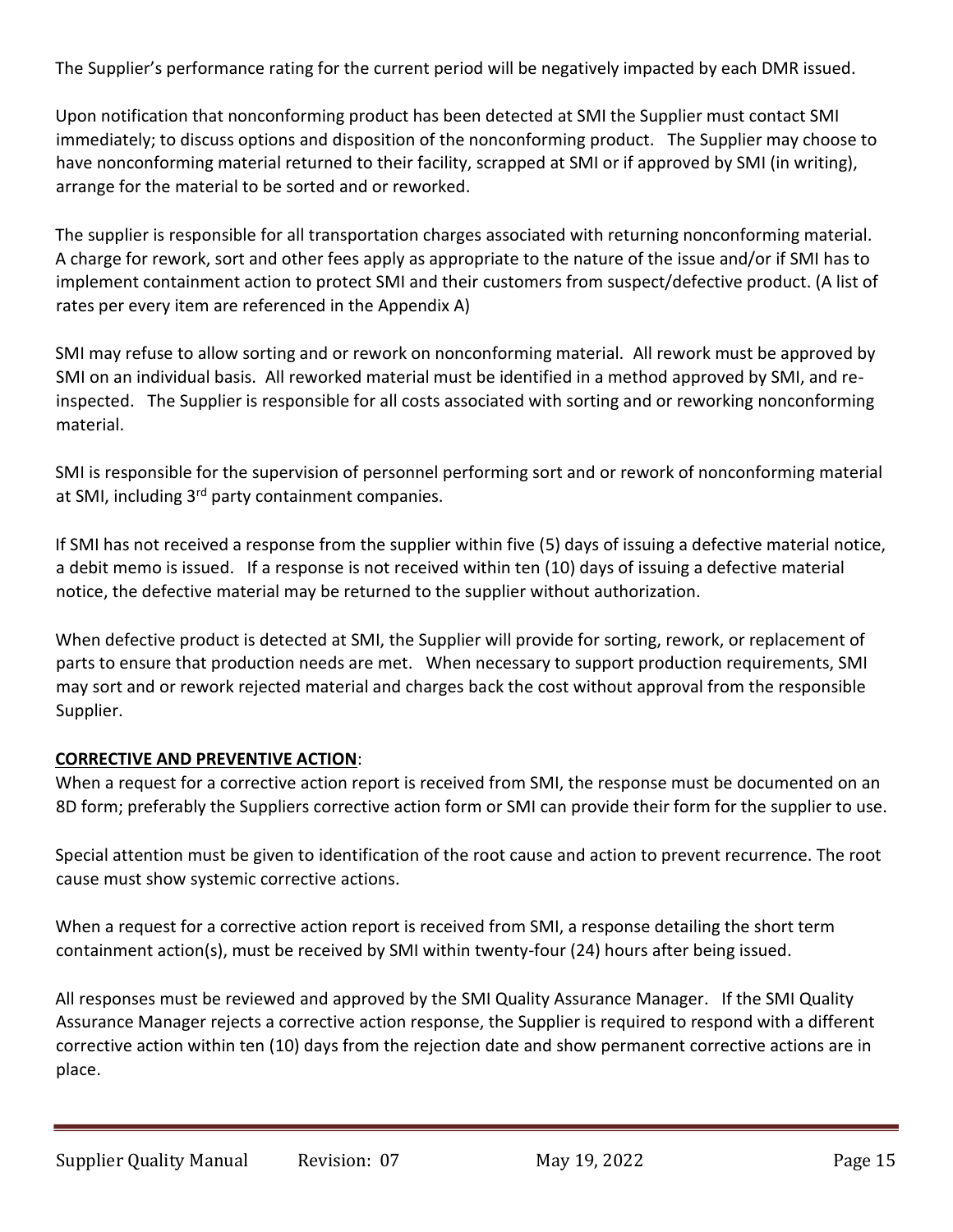#### **HANDLING, STORAGE, PACKAGING, PRESERVATION AND DELIVERY:**

The supplier is required to develop procedures to handle, store, package, and ship materials in a manner to ensure that it meets all functional and appearance specifications upon arrival at SMI.

The supplier is required to plan, implement, and control processes, appropriate to the organization and the product, for the prevention of counterfeit or suspect counterfeit part use and their inclusion in product(s) delivered SMI.

Material may be rejected at SMI incoming/receiving inspection due to damaged or incorrect packaging. If the packaging is not adequate to protect the material during handling and storage at SMI, then it must be addressed immediately.

Whenever it is possible, the material supplied to SMI must be on pallets that can be moved with standard warehouse equipment.

All packaging labels must be positioned in a manner that allows the package labels to be read without rearranging the material on the skid.

When a shipment contains several cartons of the same product/part, cartons may be placed in the center of the skid, thus hiding the labels.

All material supplied to SMI must be packaged, labeled, and shipped in accordance with the guidelines set forth in the SMI Supplier Quality Manual and/or the Purchase Order.

Suppliers must have on file documentation which certifies that the raw materials used in the production of SMI meets the print specifications.

Suppliers are required to provide material certifications, certificate of analysis, certificate of compliance, or test/data reports with each shipment.

When the total quantity of material specified on the release is not received at SMI within the time as stated on the release or a quantity less than the amount specified is received, the Supplier will receive a notification and be expected to complete a corrective action (8D)/(5 Why).

The Suppliers performance rating is also negatively impacted by failure to respond on or before the response due date, if it was submitted by SMI.

All restricted, toxic and hazardous materials shipments must include a blanket warrant or certificate that shows products comply with governmental and safety regulations with regard to packaging, labeling, storage, handling and first aid instructions.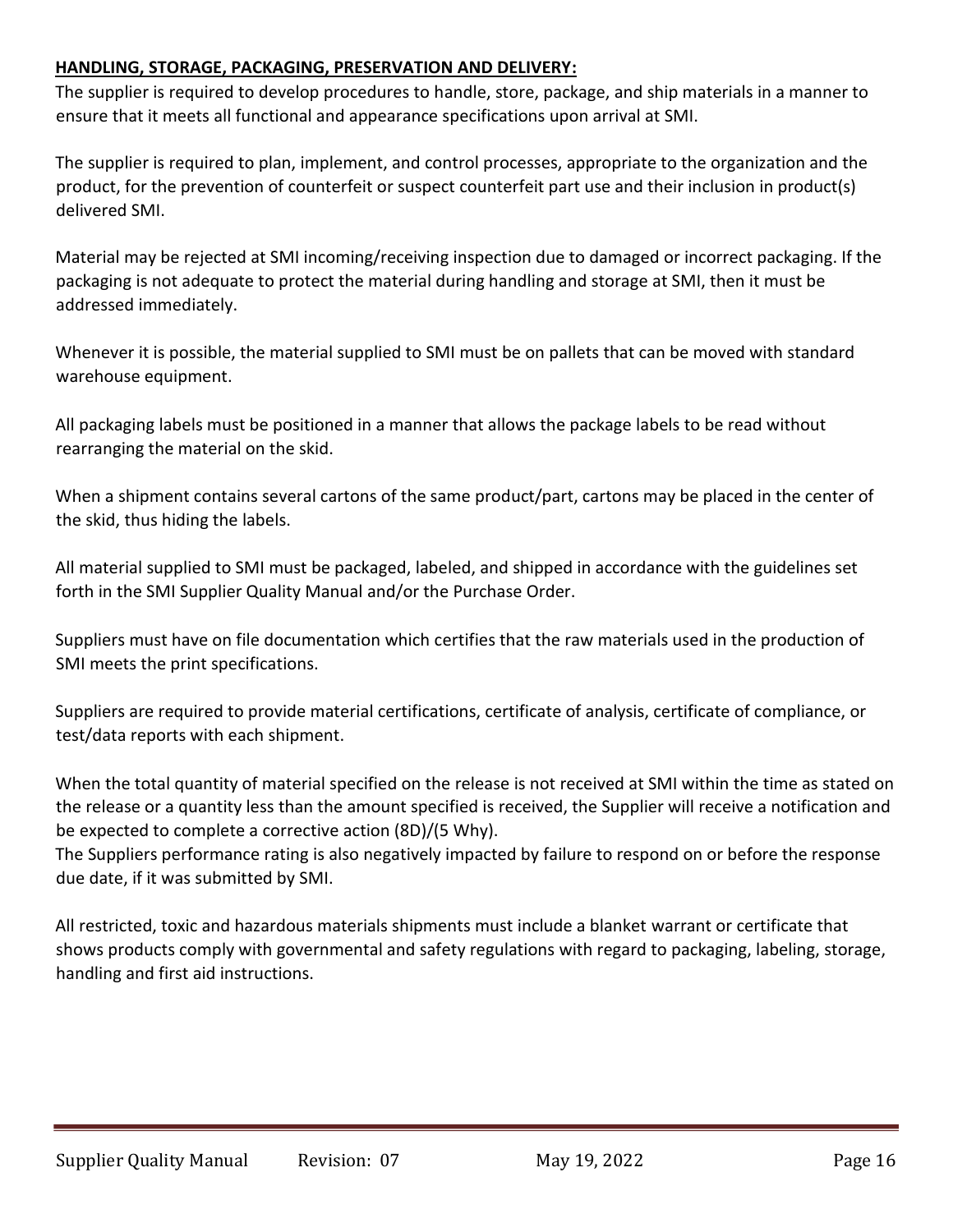#### **CONTROL OF QUALITY RECORDS:**

The minimum record retention period for documented information required for Suppliers for all product and process related records will be no less than 7 years. SMI may require extended retention periods in some cases.

#### **INTERNAL QUALITY AUDITS:**

Suppliers are required to develop an internal audit program with qualified auditors to insure all established policies and procedures are being followed.

#### **TRAINING**

Suppliers are also required to maintain training records for all employees who are required to make pass/fail/quality decisions on parts supplied to SMI.

#### **STATISTICAL TECHNIQUES**:

Suppliers should investigate opportunities to utilize statistical techniques as defined in the AIAG SPC (Statistical Product Control) Reference Manual.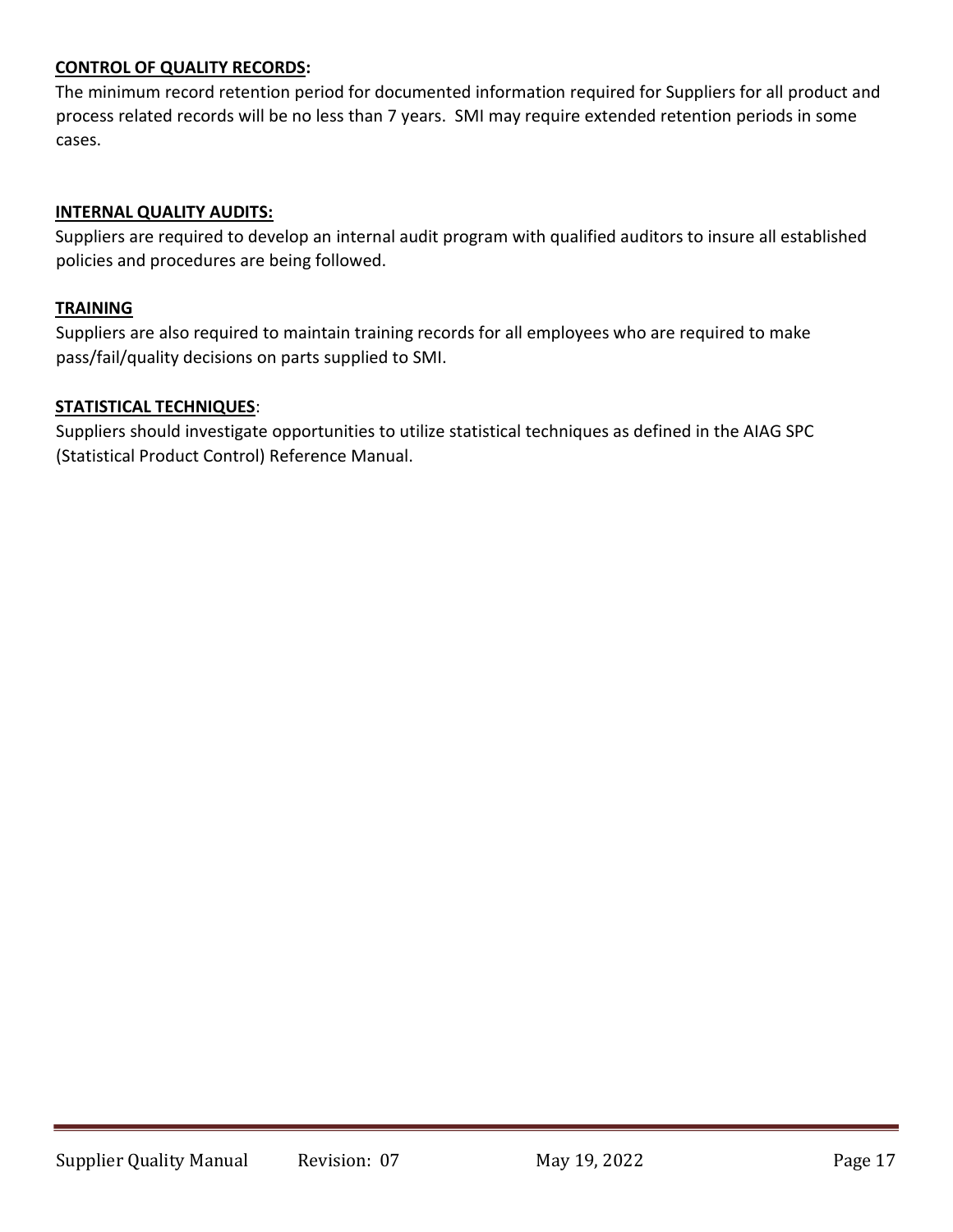

# **SUPPLIER CORRECTIVE ACTION PLAN**

| Category - Mark (highlight or circle number) One Box Below<br>Section 1                        |                                       |                       |                           |                            |                                           |                         |           |  |  |  |
|------------------------------------------------------------------------------------------------|---------------------------------------|-----------------------|---------------------------|----------------------------|-------------------------------------------|-------------------------|-----------|--|--|--|
| 1 - Internal<br>Audit                                                                          |                                       | 2 - External<br>Audit | 3 - Customer<br>Complaint | 4 - Employee<br>Suggestion | 5 - Nonconforming<br>Product /<br>Process | 6 - Supplier<br>Problem | 7 - Other |  |  |  |
|                                                                                                | <b>Customer Name:</b>                 |                       |                           |                            |                                           |                         |           |  |  |  |
| Part #:                                                                                        |                                       |                       |                           | Description:               |                                           |                         |           |  |  |  |
| Job #                                                                                          |                                       |                       |                           |                            |                                           |                         |           |  |  |  |
| Section 2                                                                                      |                                       |                       |                           |                            |                                           |                         |           |  |  |  |
| Team:                                                                                          |                                       |                       |                           |                            | <b>Issue Date:</b>                        |                         |           |  |  |  |
| <b>Describe Problem:</b><br>(Use additional sheets, drawings, sketches, etc., if necessary)    |                                       |                       |                           |                            |                                           |                         |           |  |  |  |
| <b>Containment &amp; Short Term Corrective Action:</b><br><b>Define and Verify Root Cause:</b> |                                       |                       |                           |                            |                                           |                         |           |  |  |  |
| <b>Permanent Corrective Action:</b><br><b>Target Date:</b>                                     |                                       |                       |                           |                            |                                           |                         |           |  |  |  |
| <b>Verify Corrective Action:</b>                                                               |                                       |                       |                           |                            |                                           |                         |           |  |  |  |
| <b>Preventative Actions / Lessons Learned:</b>                                                 |                                       |                       |                           |                            |                                           |                         |           |  |  |  |
|                                                                                                | <b>CAR Effectiveness Verified By:</b> |                       |                           |                            |                                           | Date:                   |           |  |  |  |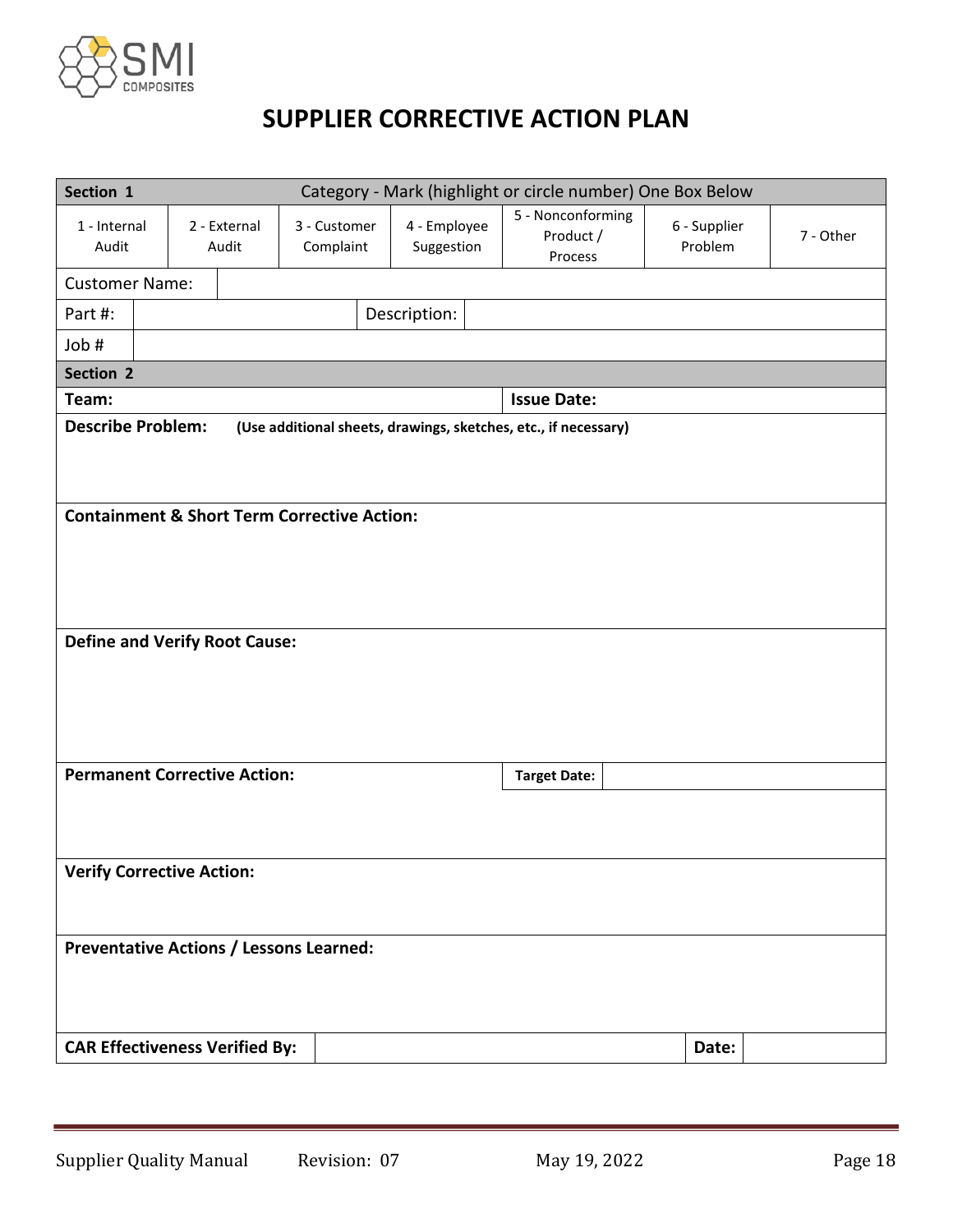# **Supplier Charge Back Schedule**

| <b>ITEM</b>                                                                                                       | COST (US\$)                                                                 |
|-------------------------------------------------------------------------------------------------------------------|-----------------------------------------------------------------------------|
| Administration Fee NCR (Separate issue)                                                                           | \$250.00<br>per issue                                                       |
| Administration Fee NCR (Repetitive issue)                                                                         | \$500.00<br>per issue                                                       |
| Sort / Rework / Material Handling                                                                                 | \$35.00<br>per hour                                                         |
| Rework / Sorting performed in house at SMI facilities                                                             | \$100.00<br>per day (Third Party Containment<br><b>Administrative Fees)</b> |
| Third Party Containment at SMI                                                                                    | \$30.00<br>per person / per hour                                            |
| Overtime charges due to hours worked as a result of Non-conforming material<br>required to meet Customer Releases | \$25.00<br>per hour in addition to basic rate of<br>\$30 per hour.          |
| Late PPAP                                                                                                         | \$150.00<br>each occurrence                                                 |
| <b>Rejected PPAP</b>                                                                                              | \$150.00<br>each occurrence                                                 |
| Review and Disposition of Accumulative Non-conforming material                                                    | \$150.00<br>per month<br>plus additional cost of the material.              |
| Downtime due to material shortage                                                                                 | <b>SActual Cost</b>                                                         |
| Premium Freight                                                                                                   | <b>\$Actual Cost</b>                                                        |
| Costs incurred at SMI's customer due to a supplier issue.                                                         | <b>\$Actual Cost</b>                                                        |
| Additional costs; travel, supplies, mileage, hotels etc.                                                          | \$Actual Cost                                                               |
| 3rd Party Sort at supplier's expense of sort, associated expenses, travel                                         | <b>\$Actual Cost</b>                                                        |